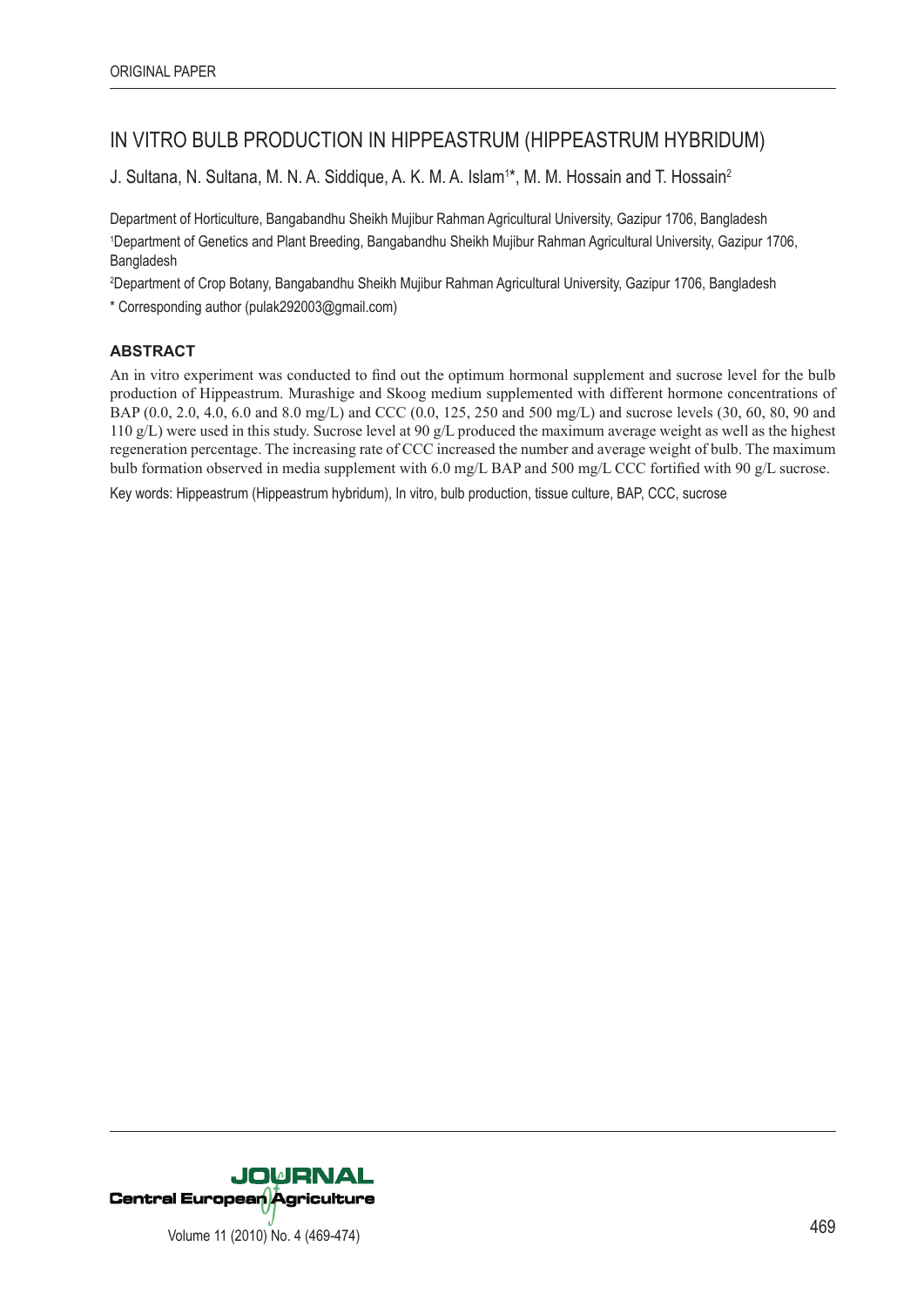# **INTRODUCTION**

Hippeastrum (Hippeastrum hybridum) is an ornamental bulbous flowering plant belongs to the family Amaryllidaceae, it has large and showy flowers with many bright colours [23] and commonly known as Royal Dutch Amaryllis [5]. They are native to Central and South America, and are easily grown in the tropical and subtropical regions [9]. Hippeastrums are often erroneously described as Amaryllis (Amaryllis belladona) although these two plants have distinct difference between them. Propagation can be accomplished by using seed, offset bulblets and twin scaling [19]. Conventional propagation of Hippeastrum hybrids by bulb offsets is slow, seasonal and variable with some hybrids not producing offsets [15]. In fact, normally a plant produces 2-3 bulblets in a year of growth [3]. Multiplication of plant from seed will show wide variation in flower colors, plant shape, time of flowering etc. Since the natural multiplication rate of Hippeastrum is slow, twin scaling might be developed to overcome this deficiency. In vitro plantlets production has already been established through twin scaling [13]. But in vitro bulb production is more advantageous than raising plantlets regarding time, storage, handing, establishment of planting materials etc. Considering the above facts the experiment was undertaken with the objective to develop a standard protocol for in vitro bulb production of Hippeastrum.

## **MATERIALS AND METHODS**

Bulbs, generally 30 cm in circumference, were cleaned, and rinsed in tap water for 30 minutes. Two or three outer most scales were removed. The apical third of the bulb tips was removed. The bulbs were cut vertically into four segments and each segment cut again into four, producing sixteen more identical pieces. Any visible leaf and bud initials were removed at this stage. The pieces of bulb that now remain are then trimmed back so that on each section of root plate and or basal plate there seats two scales. Finally twin scales (adjacent scale pairs jointed by a portion of the basal plate) of different sizes were prepared. The number of twin scales produced depends on the size of the bulb; usually a 30 cm of diameter bulb can be expected to yield 60-80 sections of twin scales. Prepared explants were taken in beaker and suspended in Clorox solution (10-12% active chlorine) for 10 minutes then washed 3-4 times by double distilled water. Sterilization was carried out in the aseptic condition under a laminar flow cabinet. Then twin scales were suspended in 70% ethanol for 30 seconds, finally washed 3-4 times by double distilled water. The twin scales were dried superficially between two sheets of sterile filter paper before final use. The twin scales of size 1.0 cm in width  $\times$  2.5 cm in height was used as explants. The explants were cultured on MS medium [8] supplemented with different level of sucrose (30, 60, 80, 90 and110 g/L), BAP: Benzyl Amino Purine (0.0, 2.0, 4.0 5.0 and 8.0 mg/ L) and CCC: Chioro Choline Chloride (0.0, 125, 250 500 mg/L) singly and the best level of sucrose (90g/L) was used in combination with BAP and CCC. The pH of the medium was adjusted to 5.8. For regeneration and growth of inoculated twin scales were incubated at 24±1°C under 85% relative humidity in dark condition. Subculture was carried out regularly at an interval of 4 -5 weeks. The welldeveloped bulbs were collected from conical flask after 9 weeks. Analysis of variance was done individually by a statistical package  $[11]$  and test of significance was done by F-test [10, 16]. Differences among the means were computed for significance following Least Significance Difference Test (LSD) at 5% level.

## **RESULTS**

Individual effects of sucrose, BAP (Benzyl Amino Purine) and CCC (Chioro Choline Chloride) on in vitro bulb production are presented in Table 1 and the combined effects in Table 2 .

# **Effects of Sucrose**

The highest regeneration percentage (93.19) was found in the medium with 90 g/L sucrose. It was observed that regeneration percentage increased up to 90g/L of sucrose and then it was decreased. The earliest (36.95 days) bulblets induction was observed at 90g/L sucrose but it was delayed either increasing or decreasing of sucrose level. The highest (1.79) number and heaviest (2.17 g) weight of bulb was also achieved at 90 g/L sucrose level. Percent of undesirable shooting decreased significantly with increasing sucrose level up to 90 g/L. It appeared that medium supplemented with 90 g/L sucrose was suitable for achieving maximum number of bulbs per twin scales and was used for all further studies in combination with BAP and CCC.

#### **Effects of BAP**

The highest percentage (97.48) of regeneration was achieved in case of 6.0 mg/L BAP while the lowest percentage (81.04) was observed in absence of BAP. Time required for bulblets induction varied significantly along with different concentrations of BAP. The minimum time (31.17 days) required for bulblets induction was at 6 mg/L BAP and the maximum (37.98 days) was found in absence of BAP. The number of in vitro bulbs per twin scales were increased with increasing the concentration of BAP up to 6 mg/L, and then gradually decreased with further increase of BAP concentration. The maximum number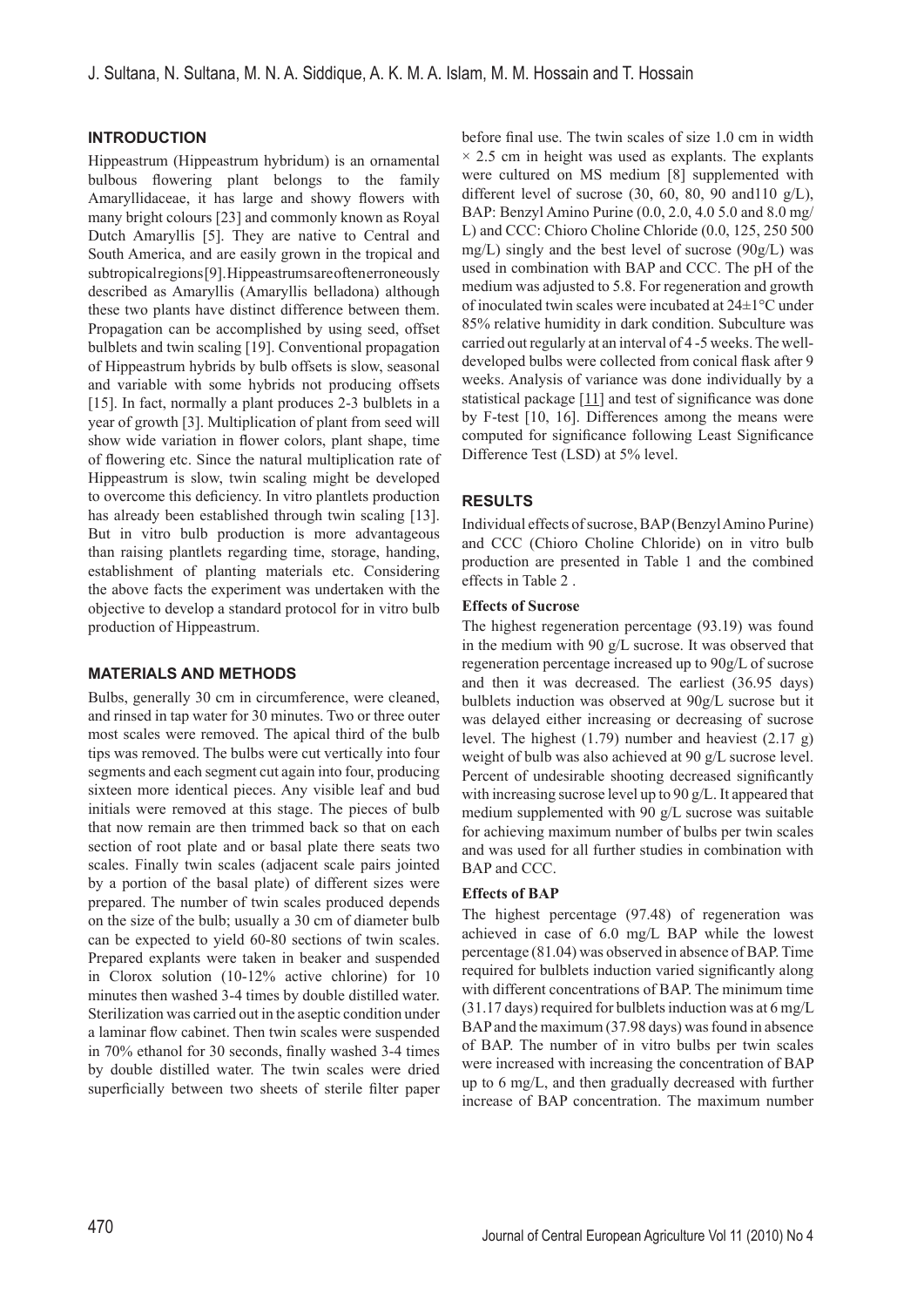(2.35) was achieved in case of 6 mg/L. The concentration of BAP at 6 mg/L produced the highest weight (2.77g) of bulb. The undesirable shooting was observed in different concentrations of BAP. The minimum (31.17%) was found in absence of BAP while the shooting percentage was increased with the increasing rate of BAP.

## **Effects of CCC**

CCC has significant effect on percent of regeneration. The maximum (93.08%) regeneration percentage was obtained in absence of CCC while minimum (85.33%) percentage was observed at 500 mg/L CCC. CCC concentration significantly influenced the time required for bulblets induction. The shortest time (33.12 days) taken at 500 mg/L CCC while twin scales grown in the medium without CCC took the longest time (38.02 days) for bulblets induction. The number of bulb per twin scales was increased with increasing concentration of CCC. The maximum number (2.28) of bulb was produced with CCC concentration at 500 mg/L. Weight of in vitro bulb was increased with increasing rate of CCC concentrations. The highest bulb weight (2.51g) was recorded in case of 500 mg/L CCC. It was observed that CCC has positive role on average weight of in vitro bulb. Percentage of shooting varied widely (26.71 to 2.99) along with different concentration of CCC. The highest shooting (26.71%) was observed in absence of CCC while the lowest (2.99%) shooting was observed at

250 mg/L CCC. It might be due to the beneficial effect of CCC controlling undesirable shooting, because shooting was undesirable for in vitro bulb production.

#### **Combined effects of CCC and BAP**

The best regeneration (99.33%) was achieved at 500 mg/L CCC combination with 6.0 mg/L BAP. The time required for bulbets induction was maximum (37.44 days) in absence of CCC and BAP while it was the minimum time (29.54 days) with 500 mg/L CCC and 6.0 mg/L BAP. The combined effects of different concentrations of CCC and BAP were found significant on number of bulb per twin scales. The maximum number (3.33) of bulbs was noticed at combination of 500 mg/L CCC with 6.0 mg/L BAP. The highest average weight (4.34 g) of bulb was found with 6.0 mg/L BAP and 500 mg/L CCC. Average weight of bulb was minimum (1.86 g) in absence of CCC and BAP. It was appeared that better average weight of bulb (2.96- 4.34) had found at hormone concentration 6.0 mg/L BAP in combination with different concentration of CCC. CCC at all concentrations produced more than 80 percent small bulb (<2.5 g) in absence of BAP. Benzyl Amino Purine (BAP) at 6.0 mg/L produced the highest (30.99%) percentage of >3.5 g size of in vitro bulb in combination with 500 mg/L CCC which was closely followed by same concentration of BAP with different concentrations of CCC.

| <b>Treatments</b> | raone r. Encels of sucrose, Dryr and CCC on <i>in vin</i> o outo production or hippeasu and<br>% regeneration | <b>Bulblets</b>    | <b>Bulb per twin</b> | Average           | $\frac{0}{0}$ |
|-------------------|---------------------------------------------------------------------------------------------------------------|--------------------|----------------------|-------------------|---------------|
|                   |                                                                                                               | induction          | scales (no)          | weight of         | shooting      |
|                   |                                                                                                               | (days)             |                      | bulb(g)           |               |
| Sucrose $(g/L)$   |                                                                                                               |                    |                      |                   |               |
| 30                | 71.77d                                                                                                        | 40.35a             | 0.29e                | 1.71d             | 40.41a        |
| 60                | 73.06d                                                                                                        | 37.02b             | 0.49d                | 1.85c             | 37.62ab       |
| 80                | 81.27b                                                                                                        | 37.05b             | 1.24b                | 2.02 <sub>b</sub> | 33.27bc       |
| 90                | 93.19a                                                                                                        | 36.95b             | 1.79a                | 2.17a             | 30.47c        |
| 110               | 72.56c                                                                                                        | 40.49a             | 1.06c                | 1.80c             | 35.60ab       |
| $BAP$ (mg/L)      |                                                                                                               |                    |                      |                   |               |
| 0.0               | 81.04d                                                                                                        | 37.98 a            | 1.84c                | 2.11e             | 31.17c        |
| 2.0               | 85.28c                                                                                                        | 33.62c             | 1.87c                | 2.26d             | 42.33a        |
| 4.0               | 93.68b                                                                                                        | 31.59d             | 2.22 <sub>b</sub>    | 2.61 <sub>b</sub> | 42.35a        |
| 6.0               | 97.48a                                                                                                        | 31.17d             | 2.35a                | 2.77a             | 34.08b        |
| 8.0               | 92.18b                                                                                                        | 36.23 <sub>b</sub> | 1.86c                | 2.39c             | 42.33a        |
| CCC (mg/L)        |                                                                                                               |                    |                      |                   |               |
| 0.0               | 93.08a                                                                                                        | 38.02a             | 1.51d                | 1.88c             | 26.71a        |
| 125               | 91.64ab                                                                                                       | 36.40b             | 1.70c                | 2.04c             | 8.92b         |
| 250               | 90.90b                                                                                                        | 35.45c             | 2.03 <sub>b</sub>    | 2.22 <sub>b</sub> | 6.41b         |
| 500               | 85.33c                                                                                                        | 33.12d             | 2.28a                | 2.51a             | 2.99c         |

Table 1. Effects of sucrose, BAP and CCC on *in vitro* bulb production of Hippeastrum

Means bearing uncommon letter(s) in a column varied significantly at 5 % level.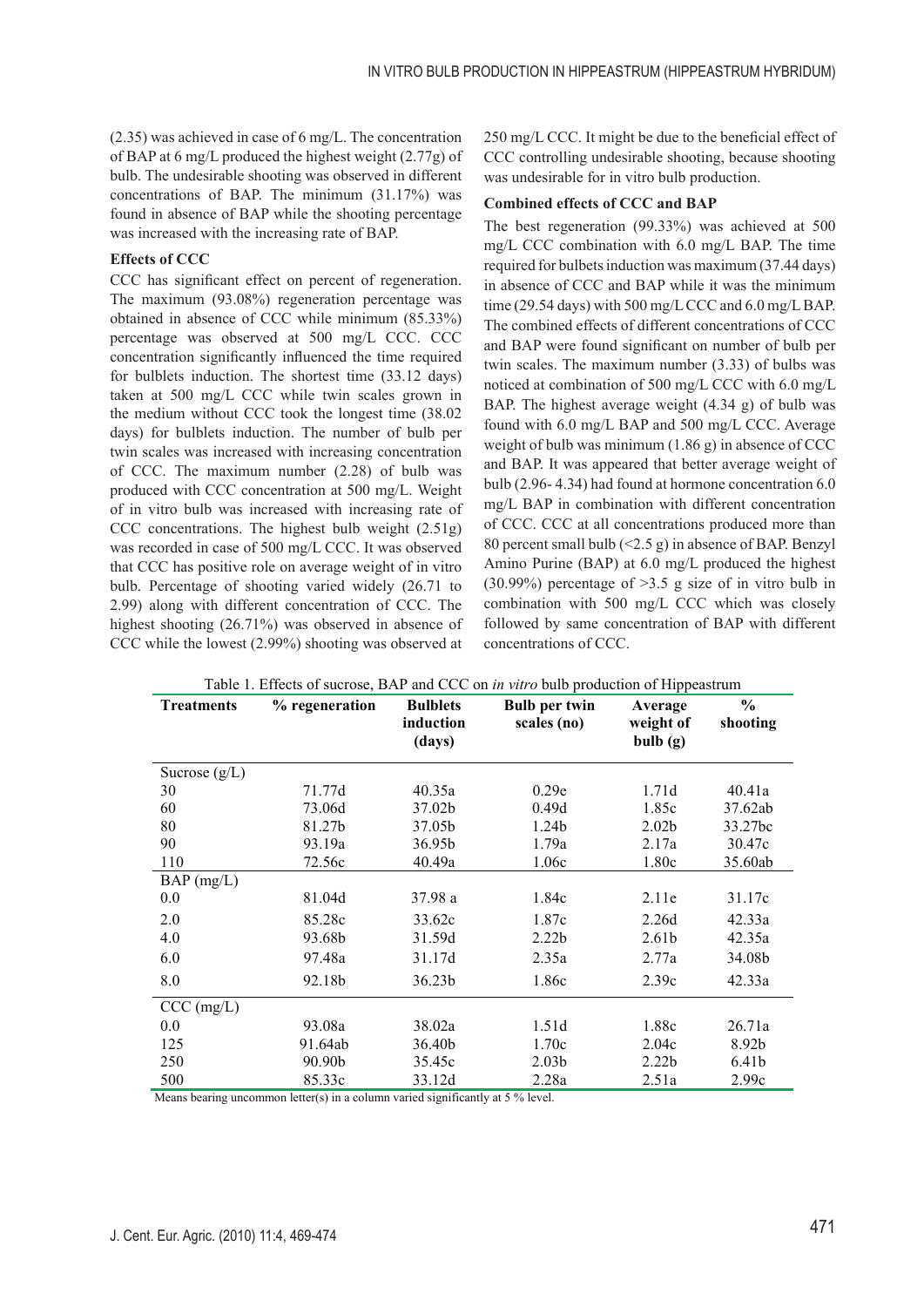|                                                                                              | ᡛ                                      | able 2. Combined effects of CCC and BAP on in vitro bulb production of Hippeastrum |                                                                         |                              |                                    |               |         |
|----------------------------------------------------------------------------------------------|----------------------------------------|------------------------------------------------------------------------------------|-------------------------------------------------------------------------|------------------------------|------------------------------------|---------------|---------|
| Treatments*<br>$(\text{mg/L})$                                                               | regeneration<br>Percent of             | induction (days)<br><b>Bulblets</b>                                                | Bulb per twin<br>scales (no)                                            | Avg. weight<br>of bulb $(g)$ |                                    | Grading $(%)$ |         |
|                                                                                              |                                        |                                                                                    |                                                                         |                              | 5.5g                               | $2.5 - 3.5 g$ | >3.5g   |
| $C_0 \times B_0$                                                                             |                                        | 37.44a                                                                             | .443k                                                                   | 1.86m                        | 88.57a                             | $11.43$ j     | 0.00f   |
|                                                                                              | 82.75j<br>85.98i                       | 35.78b                                                                             | .820i                                                                   | $2.26$ jk                    | 61.23e                             | 38.77de       | 0.00f   |
| $\begin{array}{c} C_0\ge B_1\\ C_0\ge B_2 \end{array}$                                       | 93.69h                                 | 34.80c                                                                             | 2.127fg                                                                 | $2.57$ gh                    | 52.71g                             | 45.63bc       | 0.00f   |
| $\mathbf{C}_0$ x $\mathbf{B}_3$                                                              | 96.83cde                               | 34.95c                                                                             | $2.380$ de                                                              | 2.96cd                       | 47.02i                             | 52.98a        | 0.00f   |
| $C_0 \times B_4$                                                                             | 93.27h                                 | 36.36b                                                                             | 1.763                                                                   | 2.12k                        | 54.60f                             | 45.40bc       | 0.00f   |
| $C_1 \times B_0$                                                                             | 9h<br>93.8                             | 36.36b                                                                             | 1.787j                                                                  | 2.071                        | 86.89b                             | 13.11ij       | 0.00f   |
|                                                                                              | 95.33fg<br>97.34bc<br>97.37bc          | 34.46cd                                                                            | $1.907$ hij                                                             | 2.76f                        | 51.22h                             | 48.78ab       | 0.00f   |
| $\begin{array}{c} C_1 \times B_1 \\ C_1 \times B_2 \end{array}$                              |                                        | 33.93de                                                                            | 2.320e                                                                  | 2.72fg                       | 40.89k                             | 33.04fg       | 26.08d  |
|                                                                                              |                                        | 32.17gh                                                                            | 2.630bc                                                                 | 3.09c                        | 32.70m                             | 37.97def      | 29.33ab |
| $\begin{array}{cccc}\nC & x & B_3 \\ C & x & B_4 \\ C & X & B_0 \\ C & X & B_1\n\end{array}$ |                                        | 34.79c                                                                             | 1.807j                                                                  | 2.28j                        | 47.74i                             | 52.26a        | 0.00f   |
|                                                                                              |                                        | 35.87b                                                                             | $2.013$ gh                                                              | 2.32ij                       | 83.45c                             | 16.55ij       | 0.00f   |
|                                                                                              | 95.18g<br>94.90g<br>95.81fg<br>97.53bc | 33.26ef                                                                            | 1.983ghi                                                                | $2.83$ def                   | 46.82i                             | 39.15de       | 14.03e  |
| $\mathop{\rm C{}}\nolimits_2$ x B <sub>2</sub>                                               |                                        | 31.49hi                                                                            | 2.397de                                                                 | 2.77ef                       | 39.221                             | 33.59fg       | 27.19c  |
|                                                                                              | 6 <sup>o</sup><br>98.1                 | 30.94i                                                                             | 2.800b                                                                  | 3.44b                        | 29.53n                             | 40.57de       | 29.90ab |
| $\mathop{\rm C}_2$ x B <sub>4</sub> $\mathop{\rm C}_3$ x B <sub>0</sub>                      | 96.24 def                              | 32.61fg                                                                            | 1.800j                                                                  | $2.27$ jk                    | 42.36j                             | 43.01cd       | 14.63e  |
|                                                                                              | 96.19ef                                | 33.82de                                                                            | 2.280ef                                                                 | 2.45hi                       | 81.31d                             | 18.69i        | 0.00f   |
| $C_3 \times B_1$                                                                             | 95.60fg<br>98.18b                      | 32.60fg                                                                            | 2.127fg                                                                 | 2.92de                       | $41.62$ jk                         | 39.56de       | 18.82e  |
| $\mathbf{C}_3$ x $\mathbf{B}_2$                                                              |                                        | 31.26i                                                                             | 2.507cd                                                                 | 2.92de                       | 41.18k                             | 29.65gh       | 29.17b  |
| $C_3 \times B_3$                                                                             | $\mathfrak{S}^{\mathfrak{a}}$<br>99.3  | 29.54j                                                                             | 3.330a                                                                  | 4.34a                        | 20.330                             | 48.70ab       | 30.97a  |
| $\mathrm{C}_3 \times \mathrm{B}_4$                                                           | ರ<br>4<br>97.1                         | 32.73fg                                                                            | 1.757j                                                                  | 2.69fg                       | 37.891                             | 37.48def      | 18.63e  |
|                                                                                              |                                        | Means bearing uncommon letter(s) in a column varied significantly at 5 % level     |                                                                         |                              |                                    |               |         |
| $*C_0 = Control$ (without horm                                                               | $none$ ), $C_1 =$                      |                                                                                    | 125 mg/L CCC, $C_2 = 250$ mg/L CCC                                      | , $C_3 = 500$ mg/L CCC       |                                    |               |         |
| $B_0 =$ Control (without horm                                                                | $one$ , $B_1$ =                        |                                                                                    | $2.0 \text{ mg/L}$ BAP, B <sub>2</sub> = 4.0 mg/L BAP, B <sub>3</sub> = |                              | 6.0 mg/L BAP, $B_4 = 8.0$ mg/L BAP |               |         |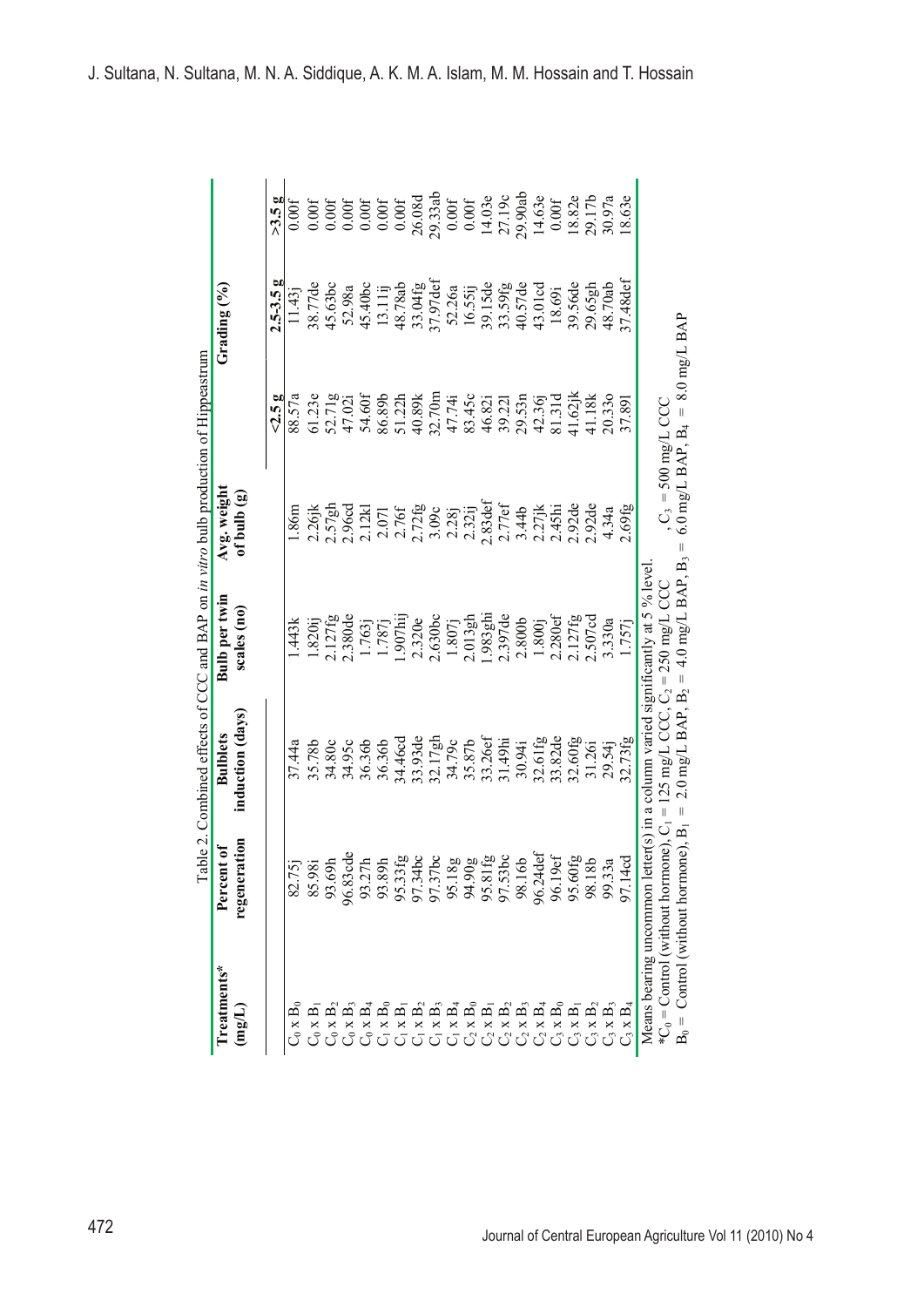#### **DISCUSSION**

Regeneration percentage increased up to certain level of sucrose and then it decreased. It was observed from the result that a certain level of sucrose was the prerequisite for bulblets induction within minimum days. The highest regeneration was found at 90g/L sucrose concentration. The earliest bulblets induction was observed from the same concentration of sucrose while it was delayed either increasing or decreasing of sucrose level. Bruyn et al [1] demonstrated that a certain amount of sucrose was needed for regeneration but high sucrose level had a negative effect on the regeneration potential of explants. So it was evident from this study that a certain level of sucrose was the prerequisite for bulblets induction within minimum days. Similar results were reported by Jeoung-Lai et al [6] in potato and Khanam [7] in gladiolus. The highest number and heaviest bulb was also achieved at 90g/L sucrose level. Percent of undesirable shooting decreased significantly with increasing sucrose level up to 90g/L. It was appeared that medium supplemented with 90g/L sucrose was suitable for achieving maximum number of bulbs per twin scales which was more or less similar to that of Zakaria [22] and Jeoung-Lai et al [6] in case of microtuber production in potato.

The time required for bulblets induction varied significantly along with the concentrations of BAP. The minimum time required for bulblets induction was at 6 mg/L BAP. The highest percentage of regeneration was achieved in 6.0 mg/L BAP while the lowest in absence of BAP. It might be due to the positive effect of BAP on regeneration. Dodds et al [2] recommended 5.0 mg/L BAP as optimum to induce tubers in a broad range of potato genotypes. Young et al [21] reported that BAP promoted microtuber initiation. Cytokinin has been considered to be important for in vitro bulb formation due to several reasons. Firstly, cytokinins known to stimulate cell division [14]; secondly, there is indication that it inhibits cell elongation [18] and promote cell expansion [12]. These phenomena are required for bulb formation and development. The number of in vitro bulbs per twin scales was increased with increasing the concentration of BAP up to 6 mg/L and then it was gradually decreased with further increase of BAP concentration. The results were similar to the findings of Wang and Hu [20] who reported that the higher concentrations of BAP in the medium decreased the number of microtuber in case of potato. The maximum number and larger bulblets was achieved in the concentration of BAP at 6 mg/L. The shooting percentage was increased with the increasing rate of BAP.

It was evident from this study that CCC has negative role on % regeneration of in vitro bulblets in Hippeastrum. The shortest time for bulblets production taken at 500 mg/L CCC while without CCC took the longest time for bulblets induction. So the time required for bulblets induction was reduced with increasing concentration of CCC. This finding is in agreement with Hossain and Sultana [4] who reported earlier tuberization with 500 mg/L CCC in case of potato. The number of bulb per twin scales was increased with increasing concentration of CCC. Zakaria [22] also found maximum number of microtuber with 500 mg/L CCC in potato. Young et al [20] also reported that CCC increased the number of in vitro microtuber. Weight of in vitro bulb was increased with increasing rate of CCC concentrations. Zakaria [22] disagreed with this finding but Hossain and Sultana [4] reported similar findings in case of potato. Percentage of shooting varied widely with different concentration of CCC. The highest shooting was observed in absence of CCC while the lowest shooting was observed at 250 mg/ L CCC. It might be due to the beneficial effect of CCC controlling undesirable shooting, because shooting was undesirable for in vitro bulb production.

The combined effects of different concentrations of CCC and BAP were found significant on regeneration and number of bulb per twin scales in Hippeastrum. The highest regeneration was achieved at 500 mg/L CCC combination with 6.0 mg/L BAP. It might be due to the combined beneficial effect of CCC [4] and BAP [17]. The maximum number (3.33) of bulbs was noticed at combination of 500 mg/L CCC with 6.0 mg/L BAP which is due to the positive response of both BAP [20] and CCC [21]. The highest average weight of bulb was found in 6.0 mg/L BAP with 500 mg/L CCC. CCC at all concentrations produced more than 80 percent small bulb (<2.5g) in absence of BAP. Benzyl Amino Purine (BAP) at 6.0 mg/L produced the highest percentage of >3.5g size of in vitro bulb in combination with 500 mg/L CCC. However, % regeneration, days to bulblets induction, number of bulbs per twin scales, average weight of bulb and grade of bulbs showed positive results with 6.0 mg/L BAP in combination with 500 mg/L CCC.

#### **CONCLUSION**

The present experiment was conducted to find out the optimum hormonal supplement and sucrose concentration for the bulb induction in Hippeastrum. Murashige and Skoog (MS) medium was supplemented with different hormone concentrations of BAP and CCC and sucrose levels. Sucrose level at 90 g/L produced the maximum average weight of bulb. The earliest bulblets induction was also observed at 90g/L sucrose and it was delayed either increasing or decreasing of sucrose level. The